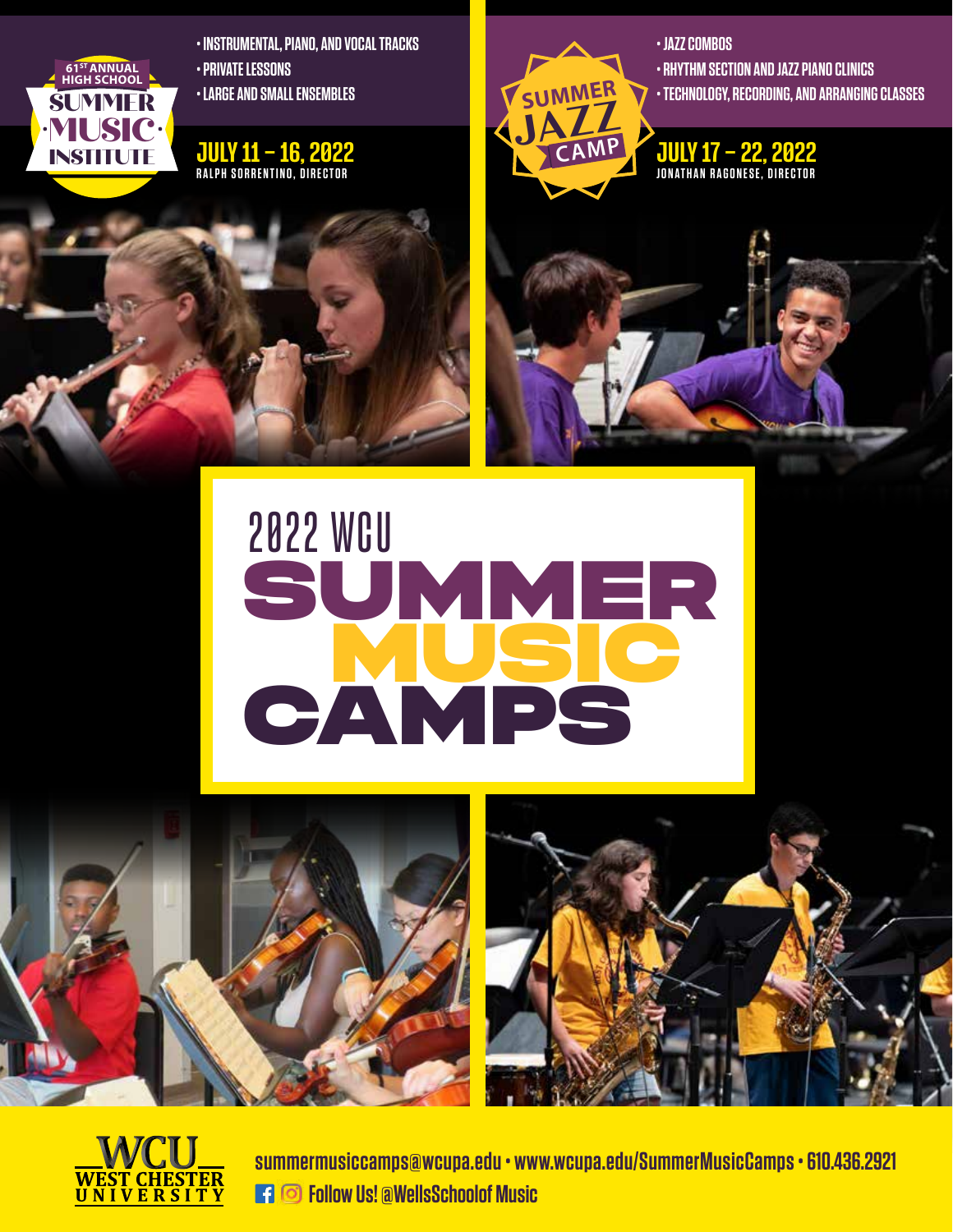

# **Honors Track**

**An honors track is available for advanced students. Honors track students will be placed in advanced chamber ensembles (e.g. woodwind trio, brass quintet, string quartet), or they will be guaranteed a performance on the evening solo recital. Honors track applicants must submit an unlisted YouTube recording of two contrasting etudes or solo works on their primary instrument. The audition video, along with the student's online application and registration fee, must be submitted by May 22nd. Please email your unlisted YouTube video link to summermusiccamps@wcupa.edu on or before May 22nd.** 

# ENSEMBLES **The Performance Institute where Musical Excellence is Nurtured**

Students will perform in a large ensemble and a small ensemble. Seating auditions will be held following registration on July 11, 2022. The Institute culminates with finale concerts by the following ensembles:

**Large Ensembles Small Ensembles Concert Band Flute Double Reed Chamber Strings String Orchestra Clarinet Brass Piano Choir Saxophone Percussion Vocal**



### SOLO RECITAL

Students who are ready to perform a prepared solo are encouraged to audition for the solo recital. A professional accompanist will be provided for the audition and the evening recital.

### PRIVATE LESSONS

Students receive two 30-minute private lessons on their primary instrument or voice. Additionally, all students will participate in a studio masterclass with their private teacher.

### MUSIC THEORY AND EAR TRAINING

Students will participate in a daily music theory and ear training class.

Students should select "beginning theory" or "advanced theory" on the application.

### AUDITION/COLLEGE PREPARATION

Students will participate in classes focusing on audition preparation, practice habits, tips for successful auditions, résumé writing, and choosing a college.

## **FACULTY**

Our faculty consists primarily of WCU Wells School of Music professors who double as inspiring educators and active performing artists. Please visit *www.wcupa.edu/music/ faculty.aspx#instrumental* for faculty biographies. Faculty recitals will take place throughout the week.

### CAMPUS LOCATION AND FACILITIES

West Chester University is located in southeastern Pennsylvania, 35 miles west of Philadelphia. The University is nestled in the historic borough of West Chester.

Resident students are housed in a residence hall adjacent to the dining hall, a short walk from Swope Music Building. All residence hall rooms are double occupancy with males and females located on separate floors. Institute counselors reside in each wing.

### SOCIAL AND RECREATIONAL ACTIVITIES

Supervised events include volleyball, a scavenger hunt, a pizza party, and other activities.

### **SCHOLARSHIPS**

Several \$100 scholarships (made possible through the generous support of our former director, Dr. Ken Laudermilch) may be available to students who submit (1) a letter requesting financial assistance and (2) a letter of recommendation from their high school music teacher. All materials (including the online application and registration fee) must be submitted by May 13th in order to be considered for a scholarship.

Students who will graduate high school in June 2023 are eligible for Rising Senior Scholarships, as well as a pre-screening WCU Wells School of Music entrance audition.

**Please visit:** 

**www.wcupa.edu/SummerMusicCamps for more information.**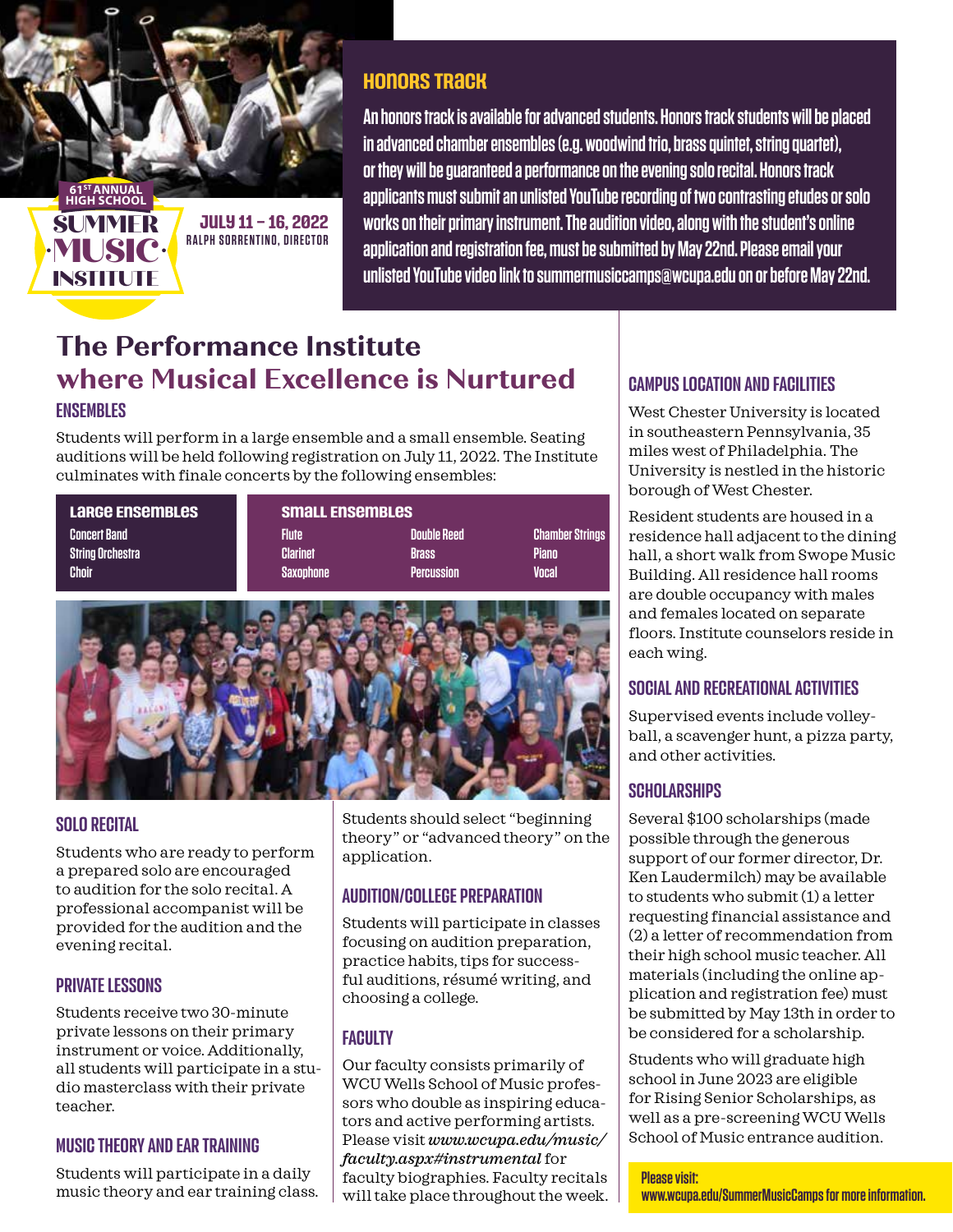**July 17 – 22, 2022 JONATHAN RAGONESE, DIRECTOR**

**JAZZ SUMMER**

**CAM<sup>P</sup>**

# **Looking for an opportunity to grow as an aspiring jazz musician?**

Whether students are beginners or advanced musicians, they can develop their jazz skills this summer at the West Chester University Jazz Camp. In addition to performing in ensembles, participants will explore the art of jazz improvisation, jazz styles, harmony and arranging, music technology, and jazz history.**l**

- State-of-the-Art Wells School of Music facilities!
- Evening activities and concerts!
- Check our web- site for complete faculty listings and visiting artists.



Jazz Combos Daily Recitals Jam Sessions Criterions Alumni Reunion Concert

# **Honors Track**

**An honors track is available for advanced students. Honors track students will be placed in an additional ensemble (Honors Jazz Band), and they will rehearse for and perform at the Thursday evening Criterions Alumni Reunion Concert. Honors track applicants must submit an unlisted YouTube recording of two jazz tunes (one swing and one Latin) performed with a big band, combo, or playalong accompaniment. The recording should demonstrate both the melody and improvisation (drummers should demonstrate soloing by trading 4s). The audition video, along with the student's online application and registration fee must be submitted by May 22nd. Please email your unlisted YouTube video link to summermusiccamps@wcupa.edu on or before May 22nd. Acceptance into the Honors Jazz Band will be announced at the start of camp.** 

# Available for Three College Credits\*

- **Undergraduate: AIM 429-31**
- **Graduate: AIM 679-31**

**For fee information contact the Bursar's Office: 610.436.2552**

\* matriculated students only

### **Jazz Faculty**

John Swana, Trumpet Jonathan Ragonese, Saxophone Chris Hanning, Drums Peter Paulsen, Bass and Jazz Arranging Jeremy Jordan, Piano Marc Jacoby, Vibes and Technology Dave Cullen, Guitar Paul Jost, Vocal Jazz

#### **Please visit:**

**www.wcupa.edu/SummerMusicCamps for more information.**